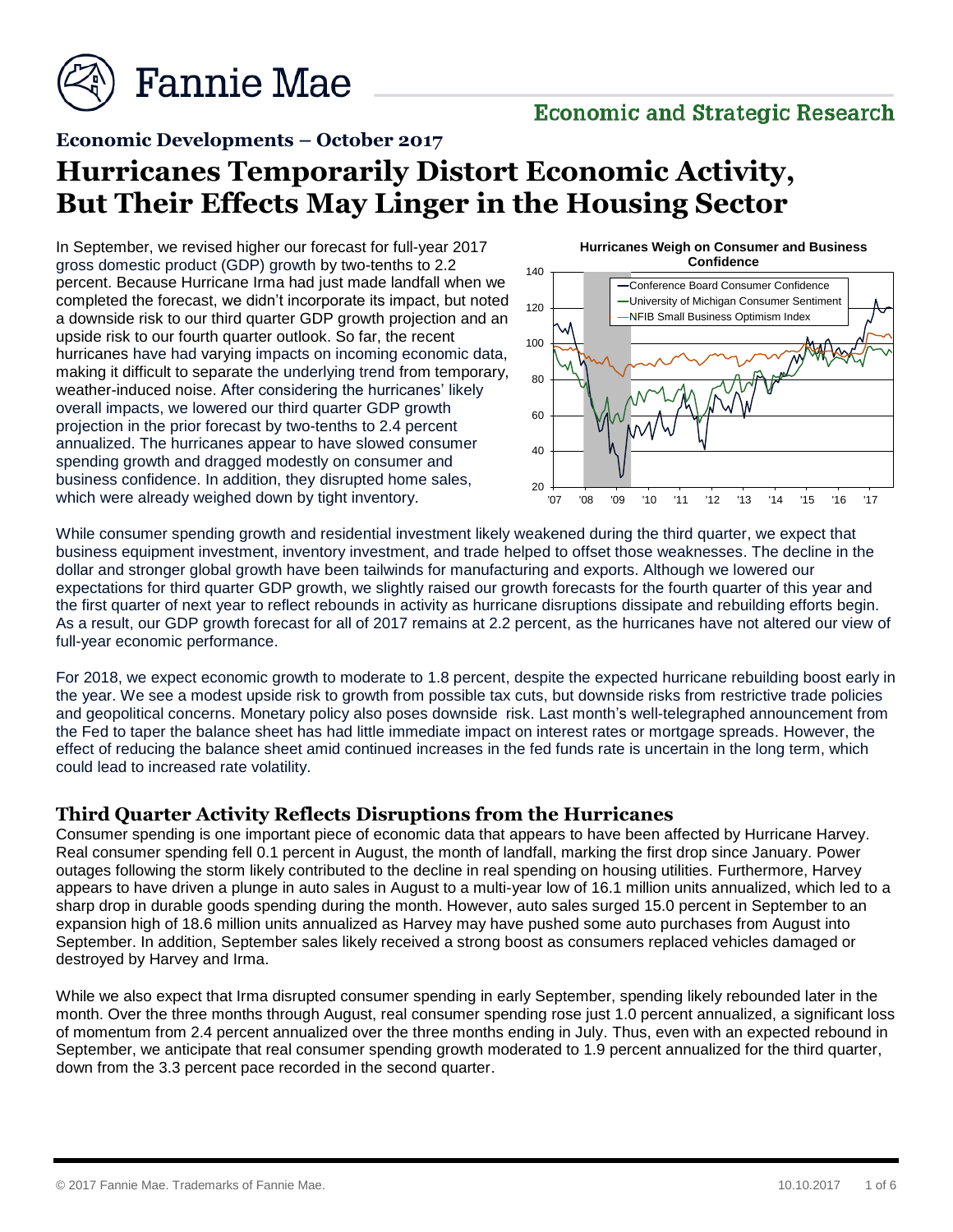

The September employment report also clearly showed the impacts of the hurricanes. Nonfarm payrolls dropped 33,000 during the month, which was not surprising given the timing of Hurricane Irma's landfall. In an indication of potential distortions from the storm, the Bureau of Labor Statistics noted that the number of workers who had a job but were not at work due to bad weather jumped during the survey period to the second highest level in the four-decade history of the series. While the hurricanes likely weighed on the September data, the payroll trend had already weakened before the hurricanes, as data in the prior two months were revised lower by a total of 38,000.

Leisure and hospitality payrolls, which are highly sensitive to weather, fell 111,000 between August and September, the largest drop on record. Payrolls in food services and drinking places accounted for 105,000 of this decline. In the establishment survey, individuals are employed if they are paid for any work in the pay period that contains the  $12<sup>th</sup>$  of the month. About six million people were evacuated in Florida ahead of Irma's September 10<sup>th</sup> landfall, which may have prevented many from working during the payroll reference week. In lower-paid industries such as leisure and hospitality, workers are more likely to be unpaid when they are absent from work.



September's establishment survey showed that average hourly earnings, which are not adjusted for the composition of employment, jumped 0.5 percent from August and 2.9 percent from last September, the biggest annual increase this year. Part of the pickup was likely induced by the hurricanes, due to stronger demand for relatively high-paid utilities workers amid the plunge in lower-paid workers in the leisure and hospitality sector. However, upward revisions boosted the yearover-year rate of growth in average hourly earnings in both August and July, pointing to a firmer wage growth trend before the hurricanes.

Looking past the weather-related noise, there were many positives in the September household survey, which is less likely to be affected by the hurricanes. (In the household survey, people are still counted as employed even if they temporarily can't get to their jobs due to bad weather). The unemployment rate declined two-tenths to 4.2 percent, a 16-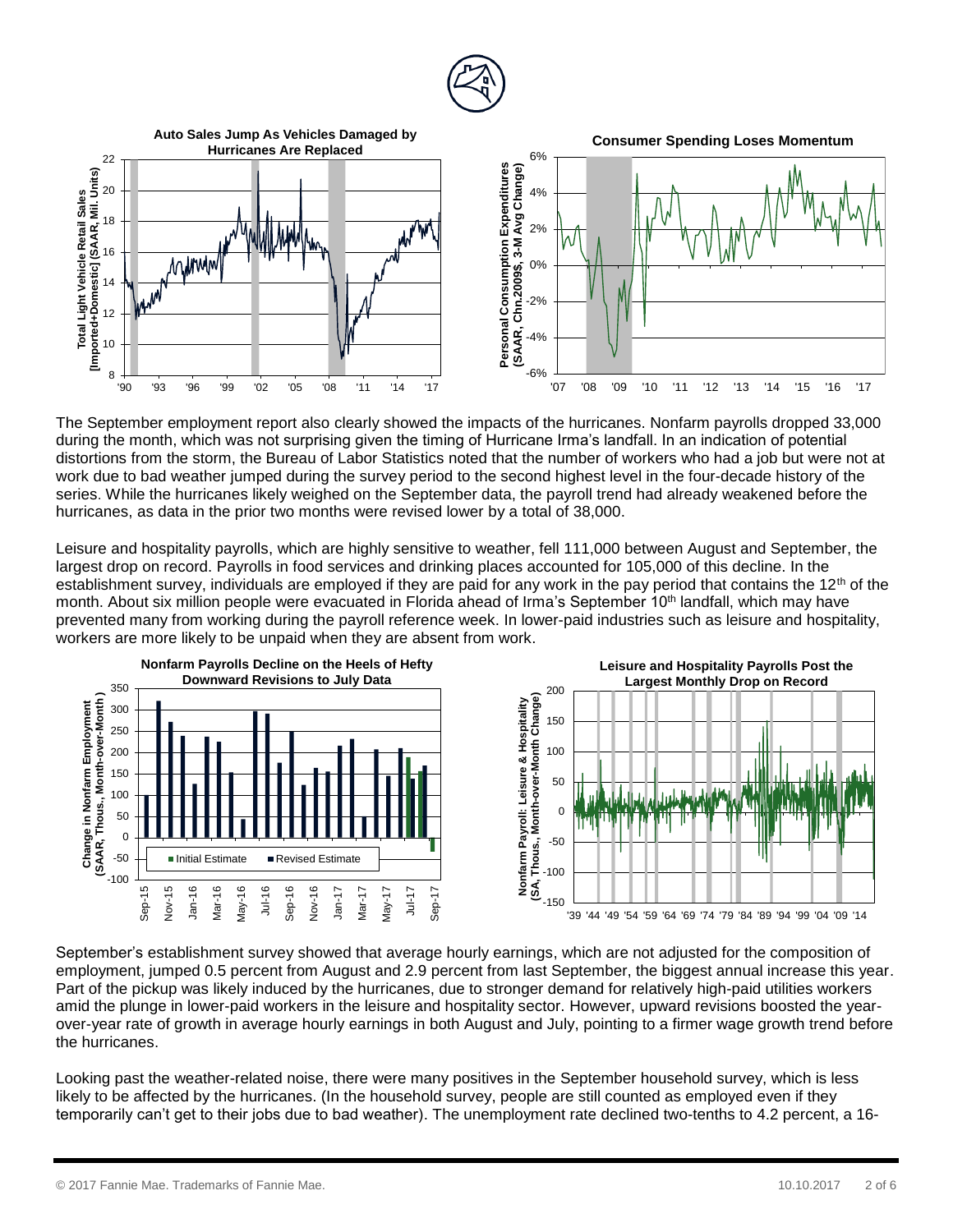

year low, and the broadest measure of labor force underutilization (the U-6 rate) fell three-tenths to 8.3 percent, an expansion low.



The decline in the unemployment rate was accompanied by a rise in the labor force participation rate, which increased 0.2 percentage points to 63.1 percent, the highest level since March 2014. The labor force participation rate for prime-aged (25-54 year old) workers rose in September to match the highest rate since the end of 2010. With improving employment and labor force participation, the employment-to-population ratio increased to its recovery best.



Hurricane impacts will dissipate over time, as has occurred in the aftermaths of previous major storms. In fact, the decline in payrolls recorded in September's preliminary estimate could ultimately show a gain after revisions, which happened following both Hurricanes Andrew and Katrina. We expect payrolls to get a boost in coming months as those who were kept from work by the hurricanes return to their jobs. However, over time, we expect job gains to moderate as the labor market approaches full employment. Meanwhile, our forecast calls for a decline in the unemployment rate to 4.0 percent during the fourth quarter of 2018, as we anticipate that the economy only needs to create about 80,000 jobs per month by then to keep up with growth in the working-age population.

Despite the expected slowdowns in consumer spending growth and residential investment last quarter, other components of GDP appear to have held up well. The factory goods orders reports showed strengthening core capital goods shipments, a direct input to estimates of business investment in equipment, suggesting that business capital expenditures are poised to be a solid contributor to third quarter GDP growth for the second consecutive quarter. The leading indicator for business capital expenditures—core capital goods orders—has also firmed, which bodes well for business equipment investment for the fourth quarter. On the trade front, the real goods trade deficit narrowed in August, suggesting that net exports likely contributed to third quarter growth for the third straight quarter. Lastly, total factory inventories posted a solid gain in August, suggesting more inventory build this quarter, which will also help to support growth.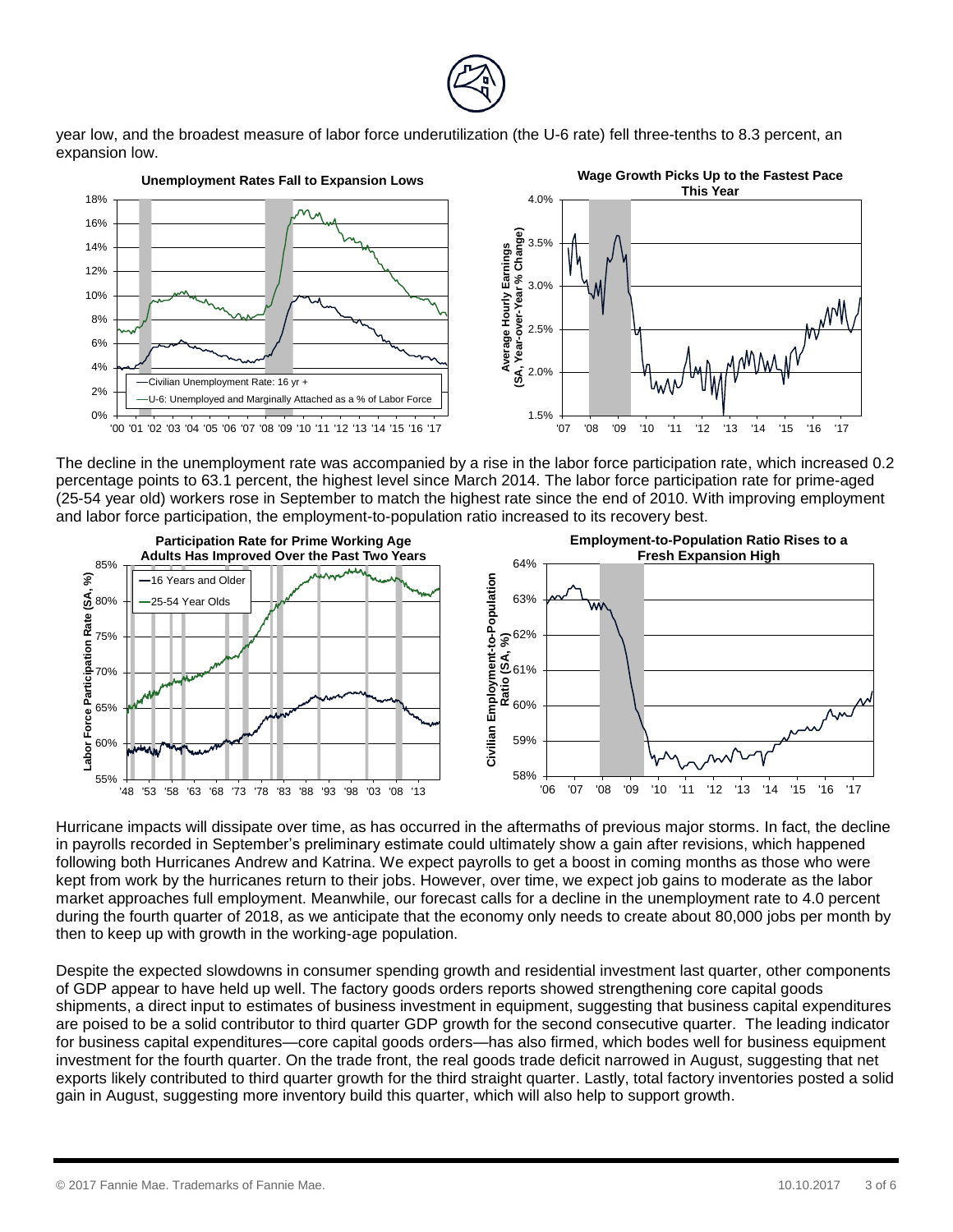

## **The Fed Stays the Course Amid Muddy Waters**

We expect the Fed to brush off the temporary distortions in the September payrolls data, and see the pickup in wage growth and the drop in the unemployment rate as supporting evidence for a rate hike in December despite muted inflation. The Fed's favored measure of inflation tied to consumer spending—the Personal Consumption Expenditures (PCE) Deflator—ticked up 0.2 percent in August, keeping the annual increase at 1.4 percent for the third consecutive month, well below the Fed's two-percent target. The core PCE deflator, excluding food and energy prices, rose 0.1 percent, but the year-over-year growth rate decelerated from 1.4 percent to 1.3 percent, the weakest increase this year. In her speech at the National Association of Business Economists conference late last month, Fed Chair Janet Yellen pointed to significant uncertainties surrounding the inflation outlook but reiterated the necessity of continuing to remove policy accommodation, noting that the Fed should be "wary of moving too gradually."

## **Housing Roundup**

While economic data prior to the hurricanes showed increased momentum, housing data were losing steam as lean for-

sale inventory and strong home price appreciation, especially in the lower-end of the price range, restrained sales and home purchase affordability. Hurricane Harvey exacerbated the slowdown in sales in August, and Irma will likely lead to additional pullback in September.

Existing home sales fell in August for the third consecutive month to reach a 12-month low, with sales dropping sharply in the South but also in the West. The number of homes for sale posted the 27<sup>th</sup> consecutive year-over-year drop, falling 6.5 percent. Housing supply appears to be a problem rather than housing demand, as homes are selling fast, with existing homes staying on the market for 30 days or less for the fourth consecutive month. New home sales also dipped to a new 2017 low in August. While Hurricane Harvey likely drove the decline in sales in the South, sales also fell in the Northeast and the West.



Leading indicators point to further drops in home sales. Pending home sales, which record contract signings of existing homes and usually lead closings by one to two months, fell in August for the fifth time in six months to hit a 20-month low. On a year-over-year basis, pending home sales posted the fourth drop in five months. While pending sales decreased in the South, sales posted the sharpest decline in the Northeast, suggesting that Harvey was not the only factor restraining activity.

Another leading indicator, purchase mortgage applications, fell in August for the second month in a row despite declining mortgage rates. However, purchase demand rebounded slightly in September. Refinance applications have fared better than the purchase segment, rising in September for the second consecutive month and the fourth time in five months.

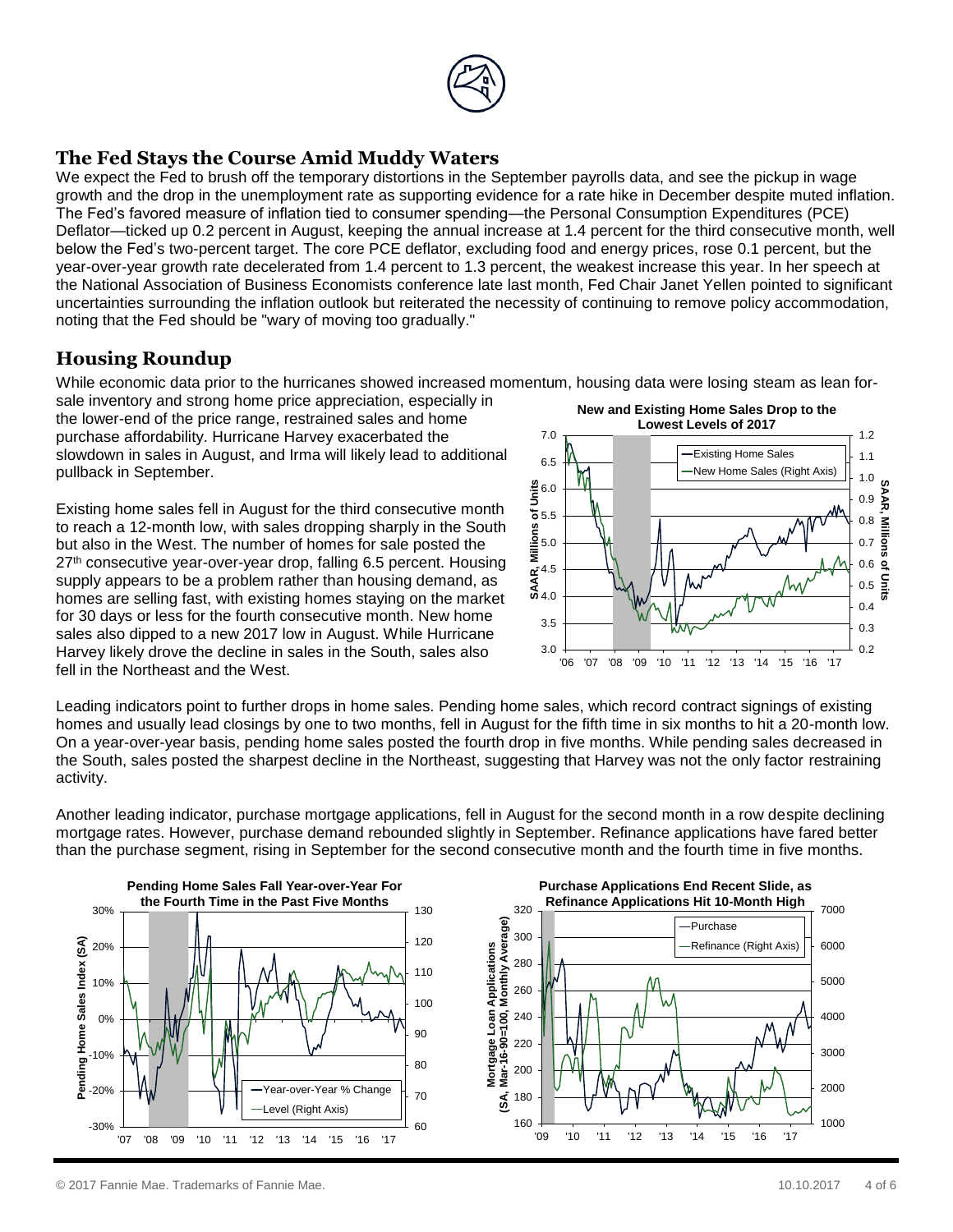

Harvey did not have a meaningful impact on homebuilding activity in August. Multifamily starts dropped, but single-family starts posted a modest rise, boosted by gains in the West and the South. The hurricanes should have a greater impact on the September construction data, however. The Census Bureau noted that the Federal Emergency Management Agency (FEMA) Individual Assistance counties in Texas and Florida together accounted for about 13 percent of single-family permits in the United States and 26 percent of permits in the South in 2016. It is unusual for homes to be rebuilt from the ground up following a hurricane, and thus the housing starts data are unlikely to see a major boost in coming months from the hurricane recovery efforts. Furthermore, structural repairs in the hurricane disaster areas will likely face significant delays, given ongoing shortages of skilled labor and material such as lumber, whose prices have risen sharply this year. Repairs of



existing structures are not counted as housing starts, but will be included in the home improvement component of residential investment.

Extremely lean inventory continues to fuel home price appreciation, which has been outpacing income growth. Main measures of home prices, including the Case-Shiller, the Federal Housing Finance Agency Purchase-Only, and the CoreLogic indices, showed annual gains of between 5.9 percent and 6.3 percent in July.

Our mortgage rate forecast hasn't changed over the past month, with the yield on 30-year fixed-rate mortgages expected to average 3.9 percent in the fourth quarter. However, largely as a result of the hurricanes, we have downgraded our home sales forecast for the year. We now expect total home sales to be flat in 2017 versus a 3.3 percent rise in the prior forecast. For 2018, we expect total home sales to rebound by about three percent, a slight upgrade from the September forecast.

As in October of each year, we have updated our estimate of single-family (1-4 unit properties) mortgage originations for the prior year based on our annual benchmarking to the newly released Home Mortgage Disclosure Act (HMDA) data. We revised lower our estimated purchase originations by \$9 billion and revised higher our estimate of refinance originations by the same amount, thus keeping our 2016 total mortgage originations estimate unchanged at \$2.05 trillion. As a result of the benchmarking, the 2016 refinance share edged up one percentage point from the prior estimate to 49 percent. We also upgraded our projected mortgage originations for 2017 by \$109 billion, with refinance originations accounting for the majority of the increase, as we adjusted various assumptions in our purchase and refinance mortgage originations models during the annual benchmarking process. For all of 2017, total mortgage originations are expected



**2016 HDMA Release Leads to Negligible Revisions to Originations Estimates**

to decline approximately 13 percent from 2016 to \$1.79 trillion, with a 12 percentage point drop in the refinance share to 37 percent. Mortgage originations are projected to fall further by about four percent to \$1.72 trillion in 2018, as a decline in refinance originations outweighs an increase in purchase originations, leading to an expected further drop in refinance share to 31 percent.

## **Economic & Strategic Research (ESR) Group**

#### October 10, 2017

For a snapshot of macroeconomic and housing data between the monthly forecasts, please read ESR's [Economic and](http://fanniemae.com/portal/research-insights/forecast/weekly-archive.html)  [Housing Weekly Notes](http://fanniemae.com/portal/research-insights/forecast/weekly-archive.html)

*Data source for charts: The Conference board, The University of Michigan, National Federal of Independent Business, Autodata, Bureau of Economic Analysis, Bureau of Labor Statistics, Census Bureau, National Association of REALTORS®, Mortgage Bankers Association, S&P Case-Shiller, CoreLogic, Federal Housing Finance Agency, Fannie Mae.*